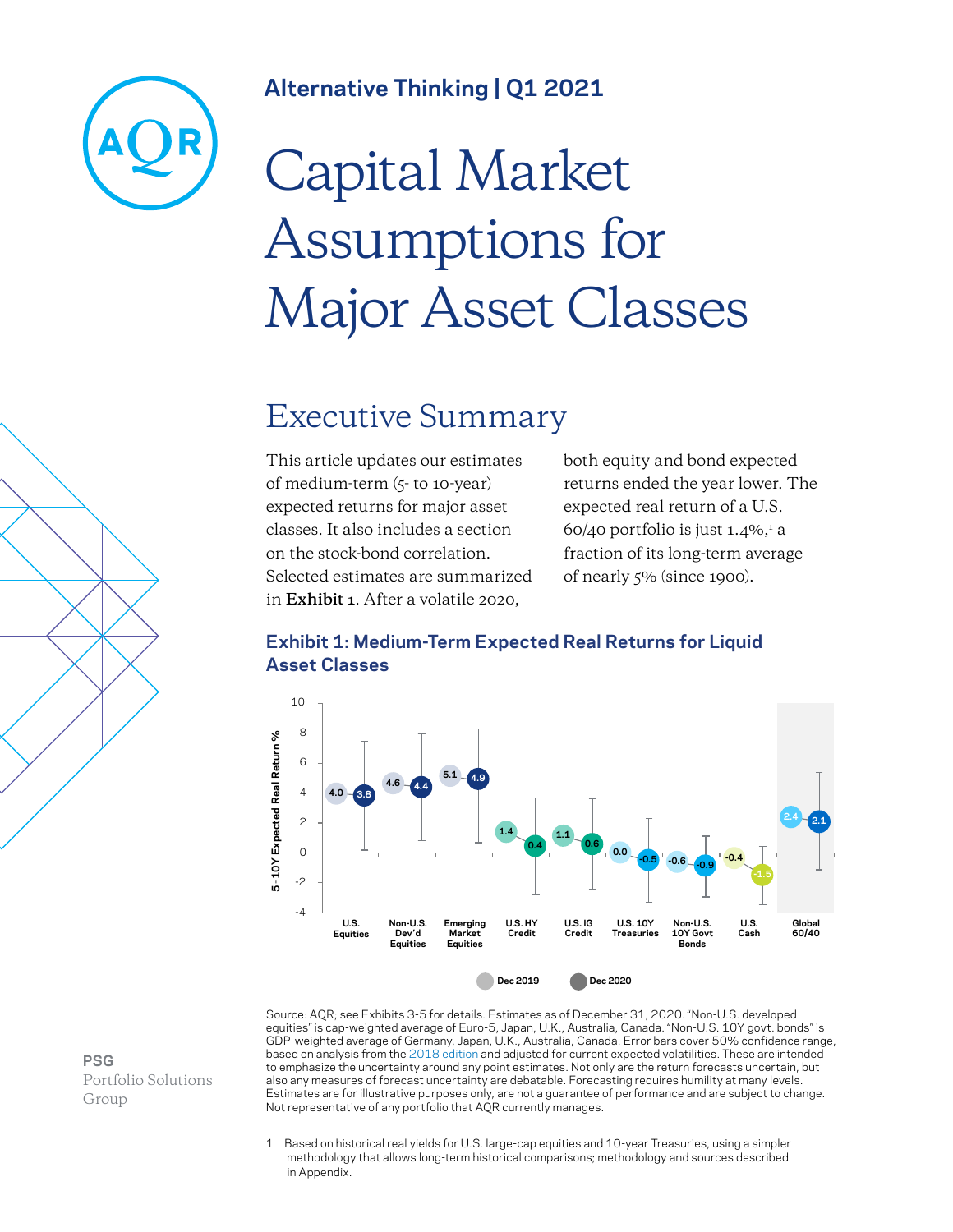# Contents

| <b>Introduction and Framework</b> | $\overline{3}$ |
|-----------------------------------|----------------|
| <b>Equity Markets</b>             | $\overline{4}$ |
| Government Bonds                  | 5              |
| <b>Credit Indices</b>             | 6              |
| Commodities                       | $\overline{7}$ |
| Alternative Risk Premia           | 8              |
| Private Equity and Real Estate    | 9              |
| Cash                              | 10             |
| The Stock-Bond Correlation        | 11             |
| <b>Concluding Thoughts</b>        | 13             |
| References                        | 14             |
| Appendix                          | 14             |
| <b>Disclosures</b>                | 15             |

#### **About the Portfolio Solutions Group**

The Portfolio Solutions Group (PSG) provides thought leadership to the broader investment community and custom analyses to help AQR clients achieve better portfolio outcomes.

*We thank Alfie Brixton, Thomas Maloney, Nick McQuinn and Jason Mellone for their work on this paper. We also thank Pete Hecht, Antti Ilmanen and Kris Laursen for their helpful comments.*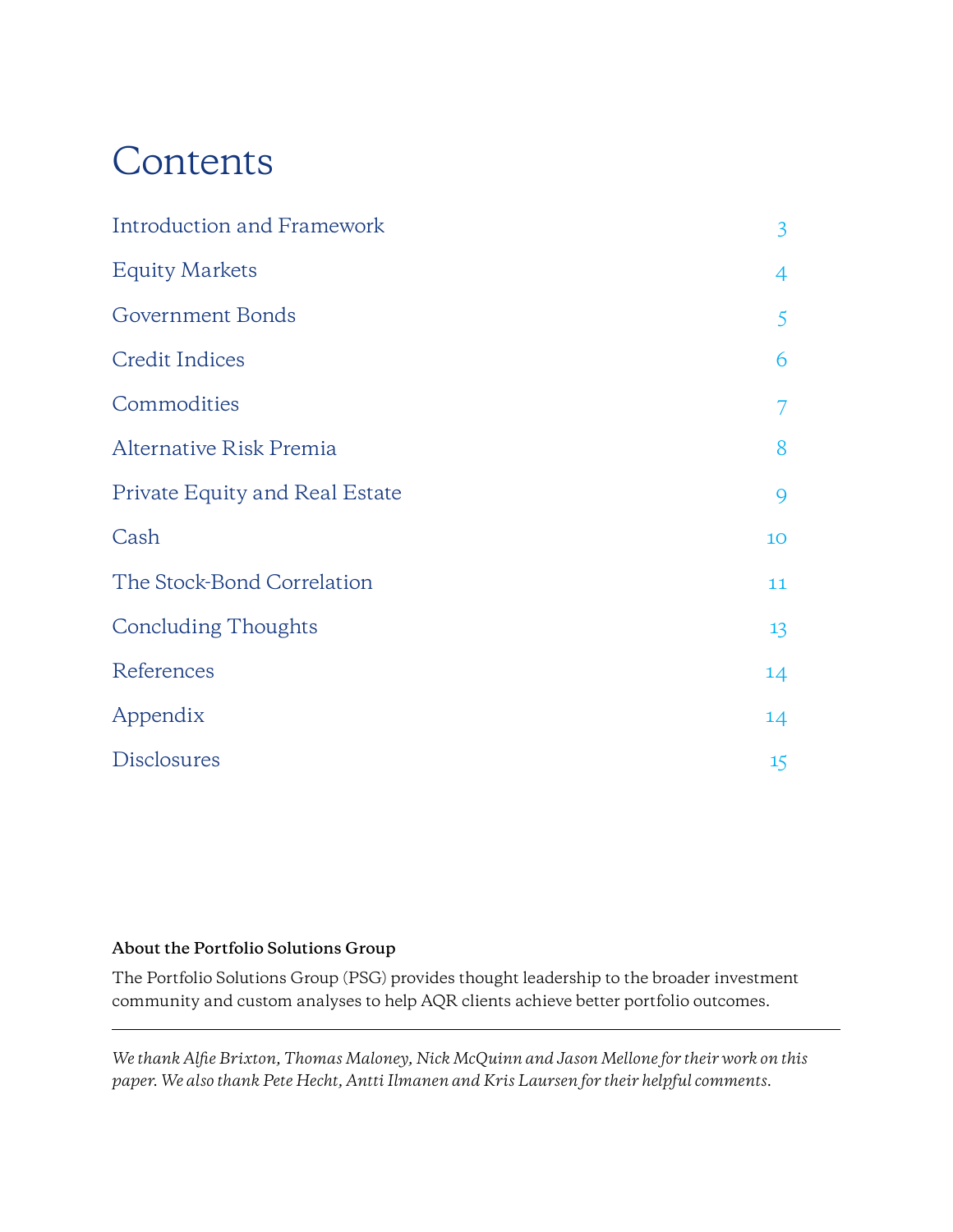### Introduction and Framework

For the past seven years we have published our capital market assumptions for major asset classes, with a focus on medium-term expected returns (see [2014,](https://www.aqr.com/Insights/Research/Alternative-Thinking/2014-Capital-Market-Assumptions-for-Major-Asset-Classes) [2015](https://www.aqr.com/Insights/Research/Alternative-Thinking/2015-Capital-Market-Assumptions-for-Major-Asset-Classes), [2016,](https://www.aqr.com/Insights/Research/Alternative-Thinking/2016-Capital-Market-Assumptions-for-Major-Asset-Classes) [2017,](https://www.aqr.com/Insights/Research/Alternative-Thinking/2017-Capital-Market-Assumptions-for-Major-Asset-Classes) [2018,](https://www.aqr.com/Insights/Research/Alternative-Thinking/2018-Capital-Market-Assumptions-for-Major-Asset-Classes) [2019](https://www.aqr.com/Insights/Research/Alternative-Thinking/2019-Capital-Market-Assumptions-for-Major-Asset-Classes) and [2020](https://www.aqr.com/Insights/Research/Alternative-Thinking/2020-Capital-Market-Assumptions-for-Major-Asset-Classes)). Each year, as well as the updated estimates, we provide additional analysis in the form of new asset classes or other new material. This year's article includes a discussion of the prospects for the stock-bond correlation.

As usual, we present local real (inflationadjusted) annual compound rates of return<sup>2</sup> for a horizon of  $5$  to 10 years. Over such intermediate horizons, initial market yields and valuations tend to be useful inputs. For multi-decade forecast horizons, the impact of starting yields is diluted, so theory and long-term historical average returns (or yields) may matter more in judging expected returns. For shorter horizons, returns are largely unpredictable and any

predictability has tended to mainly reflect momentum and the macro environment.

Our estimates are intended to assist investors with setting appropriate mediumterm expectations. They are highly uncertain, and not intended for market timing. The frameworks we present may be more informative than the numbers themselves. As one cautionary example, the error ranges shown in Exhibit 1, based on historical analysis in the 2018 edition, suggest that there is a 50% chance that realized equity market returns over the next 10 years will under- or overshoot our estimates by more than 3% *per annum*.

Since we started publishing our CMAs in 2014, equities have become somewhat more attractive relative to bonds, but estimates for both asset classes have moved lower (see **Exhibit 2**). All assets' expected real returns are depressed by exceptionally low real cash rates.



#### **Exhibit 2: Expected Real Returns for Liquid Asset Classes** Dec-2013 to Dec-2020

Source: AQR; see Exhibits 3-5 for details. "Non-U.S. developed equities" is cap-weighted average of Euro-5, Japan, U.K., Australia, Canada. "Non-U.S. 10Y govt. bonds" is GDP-weighted average of Germany, Japan, U.K., Australia, Canada. Estimates are based on current methodologies, are for illustrative purposes only, are not a guarantee of performance and are subject to change. Not representative of any portfolio that AQR currently manages.

2 For a discussion of expected arithmetic (or simple) vs. geometric (or logarithmic, or compound) rates of return, see the [2018 edition.](https://www.aqr.com/Insights/Research/Alternative-Thinking/2018-Capital-Market-Assumptions-for-Major-Asset-Classes)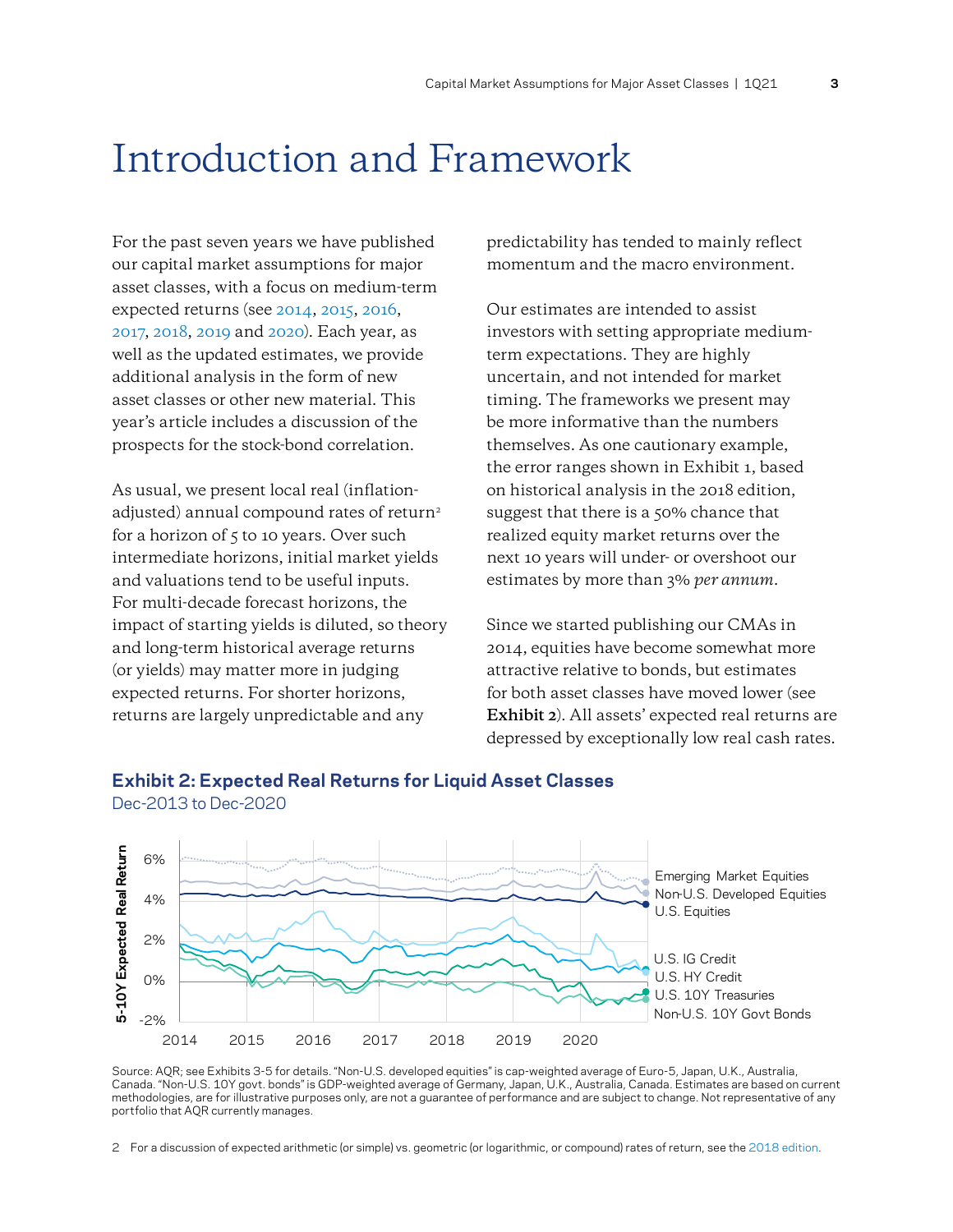### Equity Markets

Our starting point for equities is the dividend discount model (DDM), under which expected real return is approximately the sum of dividend yield (DY), expected trend growth (g) in real dividends or earnings per share (EPS), and expected change in valuation (∆v), that is:  $E(r) \approx DY + g + \Delta v$ . We take the average of two approaches,3 described below. We assume no change in valuations, i.e., no mean reversion from today's (mostly high) valuations towards historical averages.4

**1. Earnings-based:** We start from the inverse of the CAPE ratio (cyclically-adjusted P/E), which is 10-year average inflation-adjusted earnings divided by today's price. We multiply by 0.5 (roughly the U.S. long-run dividend payout ratio), and add real earnings growth of 1.5% (roughly the U.S. long-run average). So earnings-based expected return5 is: *E(r) ≈ 0.5\* Adjusted Shiller*  $E/P + g_{\text{FPS}}$ 

**2. Payout-based:** We estimate net total payout yield (NTY) as the sum of current dividend yield and smoothed net buyback yield. To this we add an estimate of long-term real growth of aggregate payouts that includes net issuance. This growth estimate,  $g_{TPage}$ , is an average of smoothed historical aggregate earnings growth and forecast GDP growth. So our payout-based expected return is: *E(r) ≈ NTY +*   $g_{T_{Pagg}}$ , where  $NTY = DY + net$  buyback yield (NBY)

Most estimates fell slightly during 2020 (after a rising in the first quarter), with Europe and Australia seeing the biggest falls - see **Exhibit 3**. Our U.S. return estimate of 3.8% over inflation remains low by historical standards.

<sup>3</sup> See the [2017 edition a](https://www.aqr.com/Insights/Research/Alternative-Thinking/2017-Capital-Market-Assumptions-for-Major-Asset-Classes)nd its online appendix for details and discussion of the methodology.

<sup>4</sup> See the [2015 edition f](https://www.aqr.com/Insights/Research/Alternative-Thinking/2015-Capital-Market-Assumptions-for-Major-Asset-Classes)or a discussion of mean reversion in stock and bond valuations and our decision to exclude it. In short, our analysis suggests mean reversion is unreliable and difficult to forecast, and there are plausible arguments for yields remaining lower than historical levels.

<sup>5</sup> For our earnings-based estimate, we apply a 50% payout ratio to all countries, and use g = 1.5% for all countries except for emerging markets, where we use a higher growth rate of 2%. Adjusted Shiller EP is Shiller EP \* 1.075 where the scalar accounts for average earnings growth during the 10-year earnings window of the Shiller EP.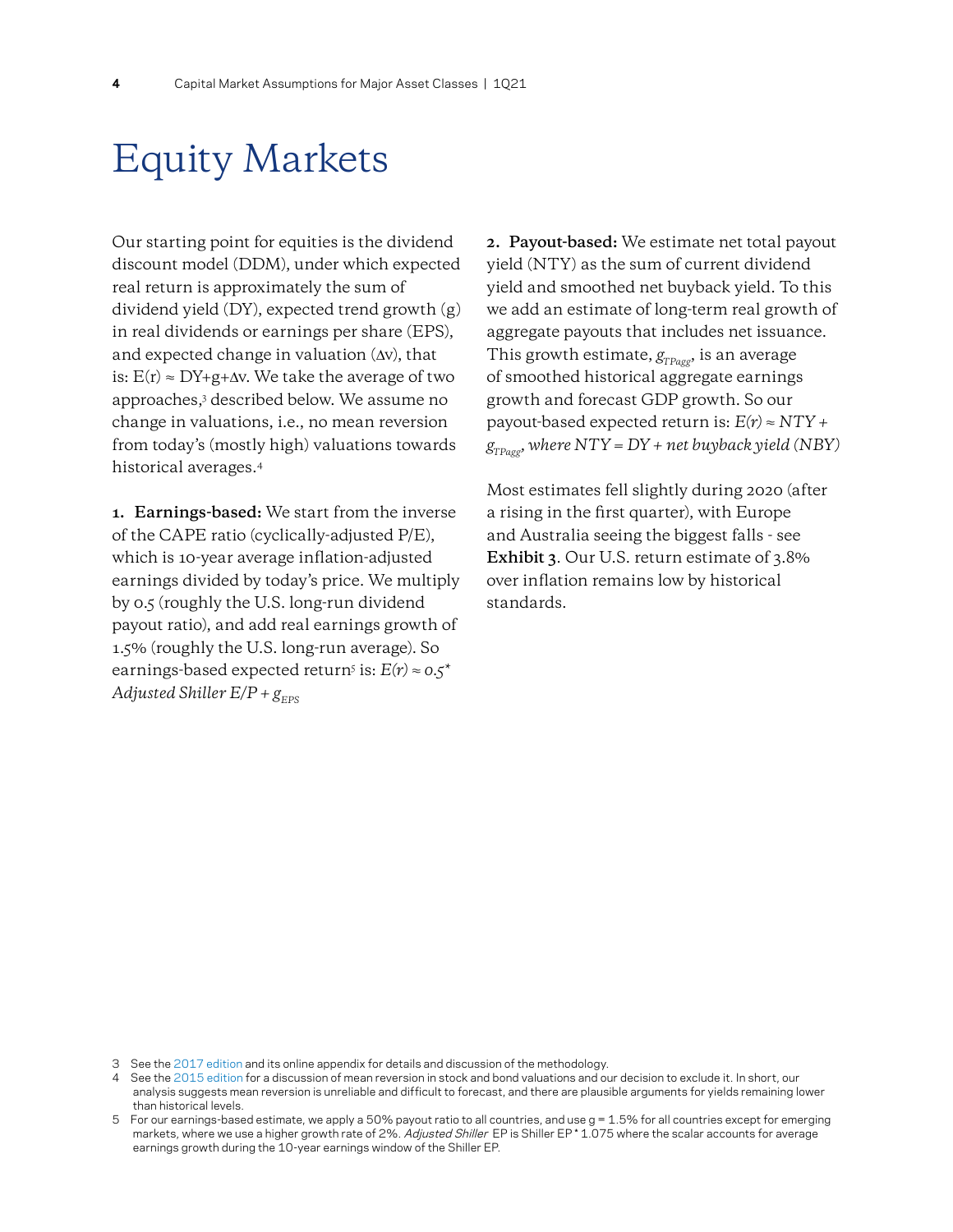#### **Exhibit 3: Expected Local Returns for Equities**

December 2020

|                         | 1. Earnings-Based                    |                             |                          | 2. Payout-Based |                    |                                    | <b>Combined</b>       |                      |                              |
|-------------------------|--------------------------------------|-----------------------------|--------------------------|-----------------|--------------------|------------------------------------|-----------------------|----------------------|------------------------------|
|                         | <b>Adjusted</b><br><b>Shiller EP</b> | $0.5$ * EP<br>$+$ $g_{EPS}$ | <b>Dividend</b><br>Yield | <b>NBY</b>      | g <sub>TPage</sub> | DY+NBY<br>$+$ $g$ <sub>TPagg</sub> | Real<br><b>Return</b> | 1yr<br><b>Change</b> | Excess-<br>of-Cash<br>Return |
| U.S.                    | 3.2%                                 | 3.1%                        | 1.5%                     | 0.2%            | 2.8%               | 4.5%                               | 3.8%                  | $-0.1%$              | 5.3%                         |
| Eurozone                | 5.0%                                 | 4.0%                        | 2.2%                     | $-0.5%$         | 2.6%               | 4.4%                               | 4.2%                  | $-0.3%$              | 6.0%                         |
| Japan                   | 4.9%                                 | 3.9%                        | 2.0%                     | 0.2%            | 2.4%               | 4.5%                               | 4.2%                  | 0.0%                 | 5.0%                         |
| U.K.                    | 6.5%                                 | 4.8%                        | 3.3%                     | $-0.4%$         | 2.6%               | 5.5%                               | 5.1%                  | $-0.3%$              | 7.1%                         |
| Australia               | 5.1%                                 | 4.1%                        | 2.8%                     | $-0.6%$         | 2.8%               | 5.0%                               | 4.5%                  | $-0.5%$              | 6.2%                         |
| Canada                  | 4.9%                                 | 3.9%                        | 3.0%                     | $-1.3%$         | 2.8%               | 4.5%                               | 4.2%                  | $+0.1%$              | 5.7%                         |
| <b>Global Developed</b> | 3.8%                                 | 3.4%                        | 1.7%                     | 0.0%            | 2.7%               | 4.5%                               | 3.9%                  | $-0.2%$              | 5.5%                         |
| Global Dev. ex U.S.     | 5.2%                                 | 4.1%                        | 2.5%                     | $-0.4%$         | 2.6%               | 4.7%                               | 4.4%                  | $-0.2%$              | 5.9%                         |
| <b>Emerging Markets</b> | 6.2%                                 | 5.1%                        | 1.9%                     | $-$             | $-$                | 4.7%                               | 4.9%                  | $-0.2%$              | 4.5%                         |

Source: AQR, Consensus Economics and Bloomberg. Estimates and methodology subject to change and based on data as of December 31, 2020. See main text for methodology. For earnings yield, U.S. is based on S&P 500; U.K. on FTSE 100 Index; Eurozone is a capweighted average of large-cap indices in Germany, France, Italy, Netherlands and Spain; Japan is Topix Index; and "Emerging Markets" is MSCI Emerging Markets Index. Period for net buyback yield (NBY) is 1988 to 2020. For payout-based estimates, all countries are based on corresponding MSCI indices. "Global Developed" is a cap-weighted average. For emerging markets, payout-based estimate is dividend yield + forecast GDP per capita growth. Excess-of-cash return is calculated by subtracting real cash return estimates described later in the article, and is effectively the return accessed by hedged investors irrespective of their base currency. Hypothetical performance results have certain inherent limitations, some of which are disclosed in the back. Estimates are for illustrative purposes only, are not a guarantee of performance and are subject to change. Not representative of any portfolio that AQR currently manages.

### Government Bonds

Government bonds' prospective mediumterm nominal total returns are strongly anchored by their yields. The so-called *rolling yield* measures the expected return of a constant-maturity bond allocation assuming an unchanged yield curve.<sup>6</sup> For example, a strategy of holding constant-maturity 10-year Treasuries has an expected annual (nominal) return of 1.6%, given the starting yield of 0.9% and expected capital gains of 0.7% from rolldown as the bonds age. **Exhibit 4** shows

current local rolling yields for six countries, converted to local real returns by subtracting a survey-based forecast of long-term inflation.

We also show expected excess-of-cash returns, which are effectively the expected returns accessed by hedged investors irrespective of their base currency. While real returns are often the appropriate unit for assessing expectations versus investment objectives, excess-of-cash returns are more relevant for

6 If we assumed a more realistic random-walk (rather than unchanged) yield curve, our estimate would theoretically need to include convexity and variance drag components (see footnote 8). However, since these terms are small and mostly offsetting for concentrated bond portfolios, we ignore them here.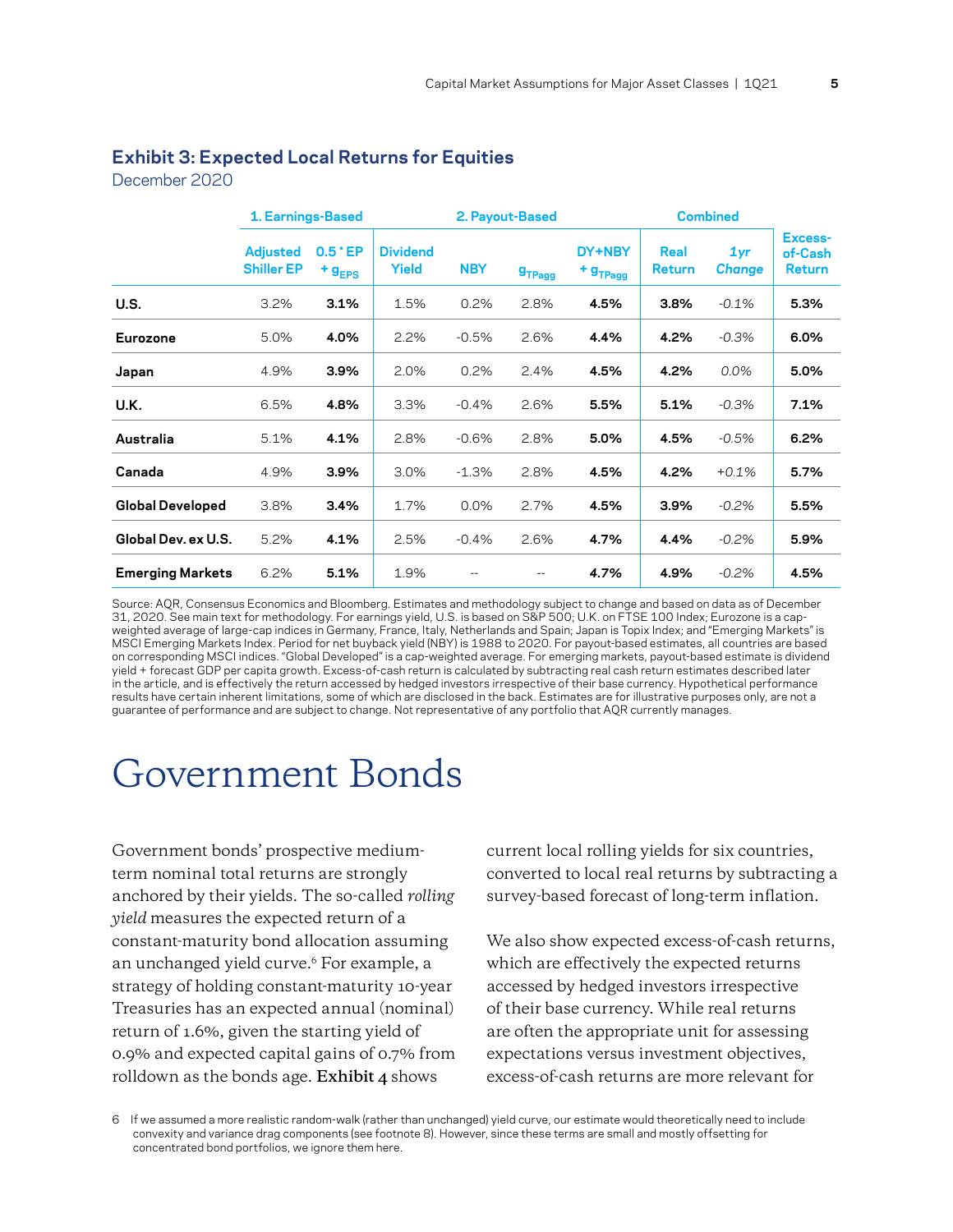making international allocation decisions and for investors with access to leverage.

Since last year, changes in our real return estimates are mixed, with substantial falls in the U.S., Germany and U.K. Low bond yields should be considered in the context of exceptionally low cash rates—indeed,

all excess-of-cash returns are positive. Any adjustment to these expected returns boils down to expected future changes in the yield curve level or shape. Capital gains/losses due to falling/rising yields dominate returns over short horizons but are highly uncertain, and matter less over longer horizons.

#### **Exhibit 4: Expected Local Returns for Government Bonds**

#### December 2020

|                          | Y                                           | <b>RR</b>                        |                                             | $Y + RR - I$                          |                      | Excess-                  |
|--------------------------|---------------------------------------------|----------------------------------|---------------------------------------------|---------------------------------------|----------------------|--------------------------|
|                          | <b>10-Year Nominal</b><br><b>Bond Yield</b> | <b>Rolldown</b><br><b>Return</b> | <b>10-Year Forecast</b><br><b>Inflation</b> | <b>Expected</b><br><b>Real Return</b> | 1yr<br><b>Change</b> | of-Cash<br><b>Return</b> |
| U.S.                     | 0.9%                                        | 0.7%                             | 2.1%                                        | $-0.5%$                               | $-0.5%$              | 1.0%                     |
| Japan                    | 0.0%                                        | 0.6%                             | 0.8%                                        | $-0.2%$                               | $+0.2%$              | 0.7%                     |
| Germany                  | $-0.6%$                                     | 0.5%                             | 1.7%                                        | $-1.8%$                               | $-0.6%$              | 0.6%                     |
| U.K.                     | 0.2%                                        | 0.4%                             | 2.1%                                        | $-1.5%$                               | $-1.0%$              | 0.5%                     |
| Canada                   | 0.7%                                        | 0.8%                             | 2.0%                                        | $-0.5%$                               | $0.0\%$              | 1.0%                     |
| Australia                | 1.0%                                        | 1.0%                             | 2.3%                                        | $-0.3%$                               | $+0.5%$              | 1.4%                     |
| <b>Global Developed</b>  | 0.5%                                        | 0.7%                             | 1.8%                                        | $-0.7%$                               | $-0.5%$              | 0.8%                     |
| Global Developed ex U.S. | 0.1%                                        | 0.6%                             | 1.6%                                        | $-0.9\%$                              | $-0.3%$              | 0.7%                     |

Source: Bloomberg, Consensus Economics and AQR. Estimates as of December 31, 2020. "Global Developed" and "Global Developed ex US" are GDP-weighted averages. Rolldown return is estimated from fitted yield curves and based on annual rebalance. Excess-ofcash return is calculated by subtracting real cash return estimates described later in the article, and is effectively the return accessed by hedged investors irrespective of their base currency. Estimates are for illustrative purposes only, are not a guarantee of performance and are subject to change. Not representative of any portfolio that AQR currently manages.

### Credit Indices

To estimate expected real returns for credit indices, we first apply a haircut of 50% to both investment grade (IG) and high yield (HY) spreads to represent the combined effects of expected default losses, downgrading bias

and bad selling practices.7 We assume no change in the spread curve, say, through mean reversion. We add the expected real yield of a duration-matched Treasury and rolldown from both Treasury and spread curves. Finally, we

7 Consistent with Giesecke et al (2011) and Ben Dor, Desclée, Dynkin, Hyman and Polbennikov (2021), who find that over the long term, the average credit risk premium is roughly half the average spread. 'Bad selling' refers to the practice of selling bonds that no longer meet the rating or maturity criteria of the index.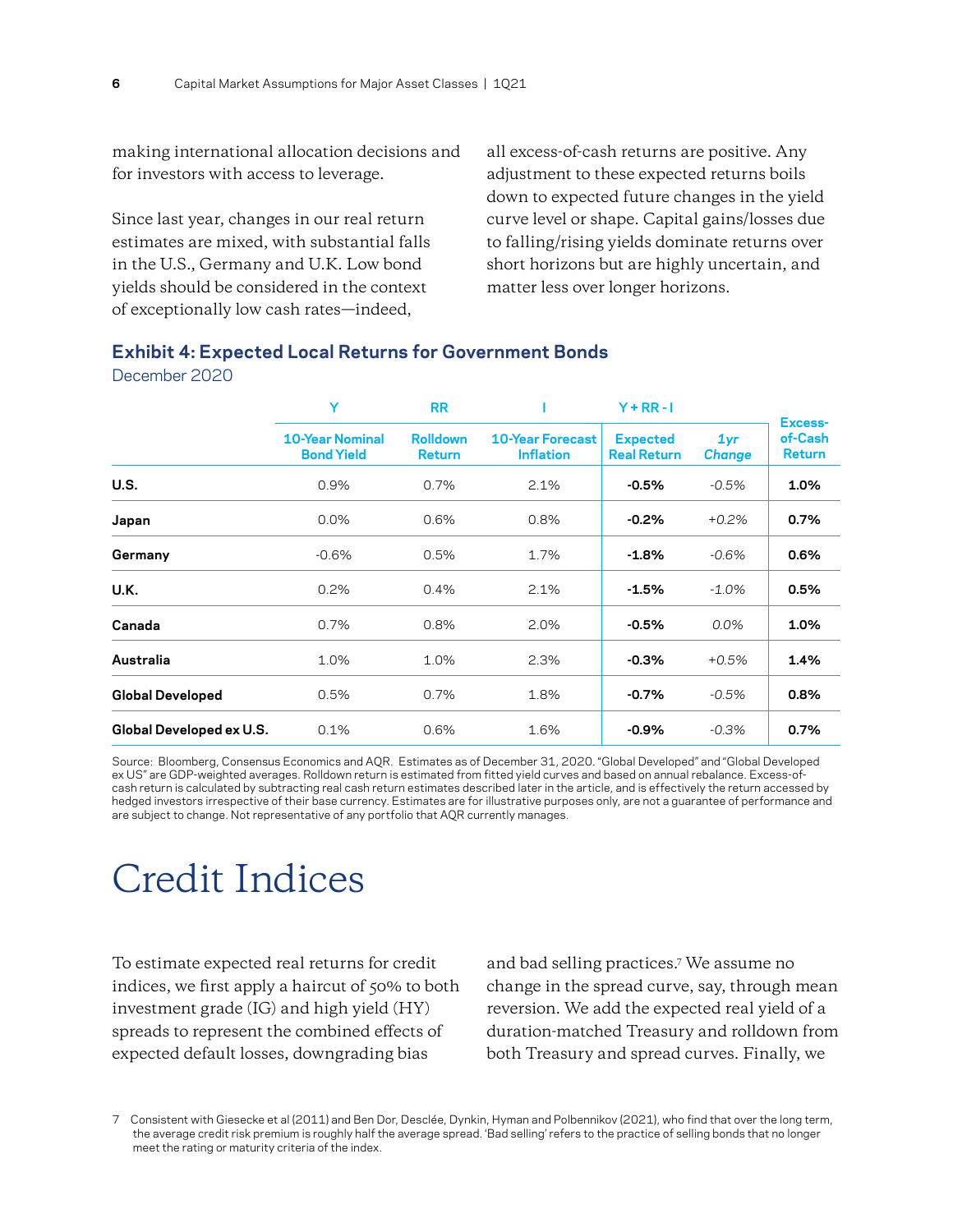include corrections for convexity and variance drag.8 **Exhibit 5** shows our updated estimates for U.S. credit indices<sup>9</sup> and hard-currency emerging market sovereign debt. Estimates fell substantially during 2020, mostly due to lower

Treasury yields. The HY-IG spread narrowed, and even reversed in our latest estimates (HY's modest spread advantage over IG is no longer enough to offset its lower Treasury yield, rolldown and convexity).

#### **Exhibit 5: Expected Returns for Credit Indices**

December 2020

|                  | A. Spread<br><b>Return</b>              | <b>B.</b> Treasury<br><b>Real Yield</b> |                         | C. Rolldown D. Convexity &<br><b>Variance</b><br><b>Return</b> |                                                                                   |                                  |                                  |  |  |
|------------------|-----------------------------------------|-----------------------------------------|-------------------------|----------------------------------------------------------------|-----------------------------------------------------------------------------------|----------------------------------|----------------------------------|--|--|
|                  | <b>OAS * 0.5</b>                        | $Y - I$                                 | $R_{\tau}$ + $R_{\tau}$ | $C - V$                                                        | $A+B+C+D$                                                                         |                                  |                                  |  |  |
|                  | <b>Expected</b><br><b>Excess Return</b> | $(I=2.1\%)$                             | & Spread)               | - Var. Drag                                                    | <b>Real Tsy Yield Rolldown (Tsy Convexity Adj. Expected Real</b><br><b>Return</b> | 1 <sub>yr</sub><br><b>Change</b> | Excess-of-<br><b>Cash Return</b> |  |  |
| U.S. IG          | 0.5%                                    | $-1.3%$                                 | 1.0%                    | 0.5%                                                           | 0.6%                                                                              | $-0.5%$                          | 2.1%                             |  |  |
| U.S.HY           | 1.8%                                    | $-1.5%$                                 | 0.3%                    | $-0.1%$                                                        | 0.4%                                                                              | $-0.9%$                          | 1.9%                             |  |  |
| <b>EMHC Debt</b> | 1.5%                                    | $-1.2\%$                                | 0.4%                    | 0.5%                                                           | 1.2%                                                                              | $-1.3%$                          | 2.7%                             |  |  |

Source: Bloomberg, AQR. Estimates as of December 31, 2020. OAS and duration data are for Bloomberg Barclays U.S. Corporate Investment Grade (IG), U.S. Corporate High Yield (HY) and Emerging USD Sovereign (EM HC Debt) Indices. Index durations are 8.8 years, 3.6 years and 8.8 years, respectively. Excess-of-cash return is calculated by subtracting real cash return estimates described later in the article, and is effectively the return accessed by hedged investors irrespective of their base currency. Estimates are for illustrative purposes only, are not a guarantee of performance and are subject to change. Not representative of any portfolio that AQR currently manages.

## Commodities

Commodities do not have obvious yield measures, and we find no statistically significant predictability in medium-term returns (see the [2016 edition](https://www.aqr.com/Insights/Research/Alternative-Thinking/2016-Capital-Market-Assumptions-for-Major-Asset-Classes)). Our estimate of 5- to 10-year expected return is therefore simply the long-run average return of an equalweighted portfolio of commodity futures. This portfolio has earned 3.0% geometric average excess return over cash since 1877, and a similar return if measured since 1951.<sup>10</sup> To this

we add a (negative) U.S. real cash return to give our expected real return of 1.5%.

Gold has attracted renewed attention during the past year. When real rates are low, so is the opportunity cost of holding this yield-less asset. We do not have a medium-term return estimate for individual commodities but would expect gold to have a substantially lower risk-adjusted return than a diversified basket over the long term.11 A gold investment has

<sup>8</sup> These terms, both related to volatility, are not as closely offsetting for broad indices as they are for single bonds, due to diversification effects. Briefly, the convexity term estimates the impact of non-linearities assuming yields will change, while the variance drag term estimates the impact of compounding effects assuming return volatility will be non-zero.

<sup>9</sup> Exhibit 5 shows spreads for cash bonds in the popular Bloomberg Barclays indices. Actively traded synthetic indices (Markit North America CDX) have tended to have slightly tighter spreads (e.g., this basis averaged around 1.0% for HY in 2020). For EM debt we use US HY OAS rolldown due to data limitations.

<sup>10</sup> For more details see the [2016 edition](https://www.aqr.com/Insights/Research/Alternative-Thinking/2016-Capital-Market-Assumptions-for-Major-Asset-Classes), Levine, Ooi, Richardson and Sasseville (2018), and the AQR data library.

<sup>11</sup> From February 1975 to November 2020, an investment in gold futures delivered around 1% real return, approximately the same as cash.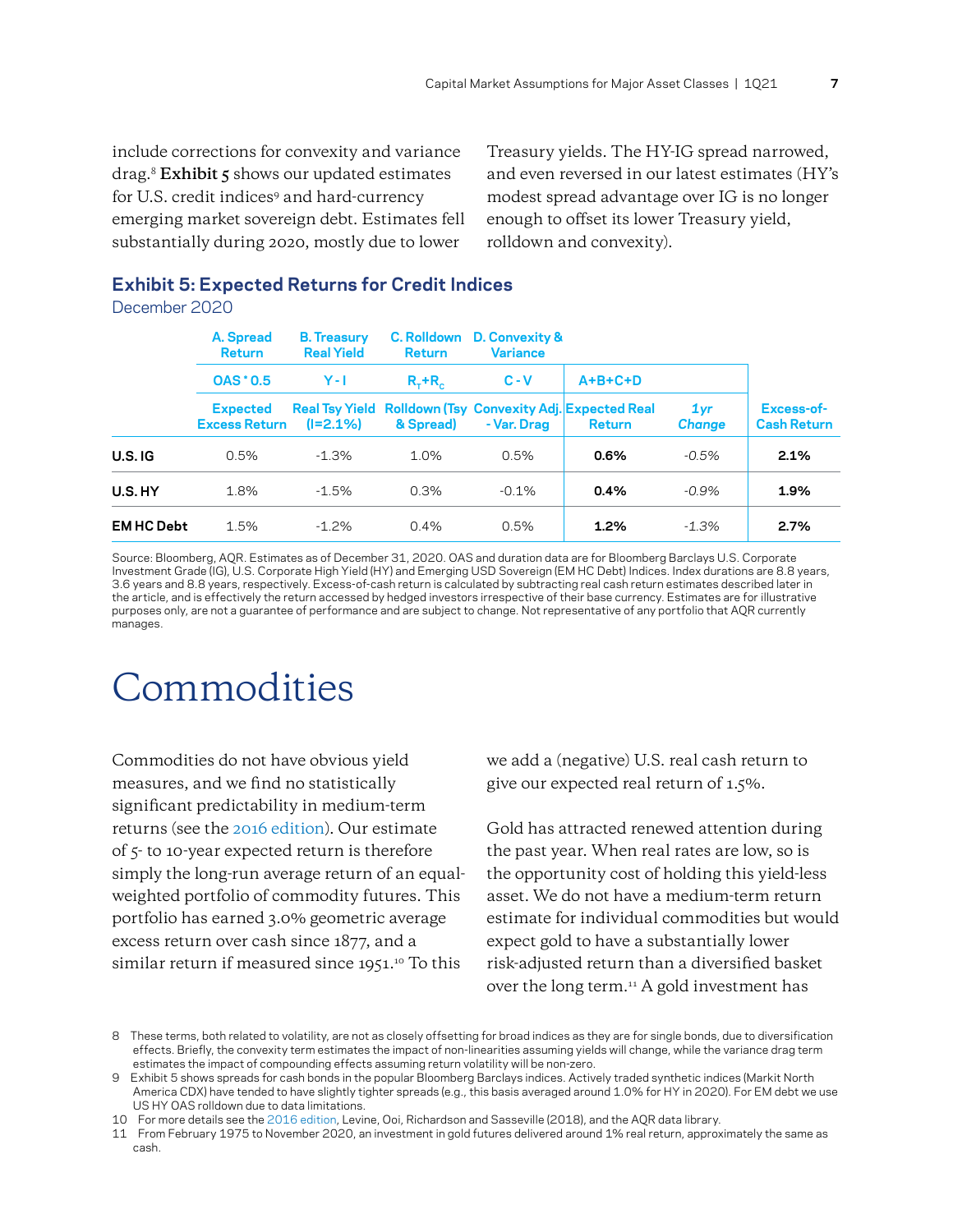exhibited useful tail-hedging properties, but arguably it lacks the premium associated with growth-sensitive commodities, and it forgoes

the considerable diversification found within the broader asset class.

### Alternative Risk Premia

#### **Style-Tilted Long-Only Portfolios**

We believe a hypothetical value-tilted, diversified long-only equity portfolio that is carefully implemented and reasonably priced may be assumed to have an expected real return 0.5% higher than the cap-weighted index, after fees, with 2-3% tracking error. An integrated multi-style strategy—which we assume to include balanced allocations to value, momentum and defensive styles may achieve a higher expected net active return of around 1% at a similar tracking error. Finally, we think a defensive or low-risk equity portfolio may be assumed to have an expected return similar to that of the relevant cap-weighted index but may achieve this with lower volatility.<sup>12</sup> These are long-term estimates—we discuss tactical considerations below.

#### **Long/Short Style Premia**

Alternative risk premia strategies apply similar tilts as long-only smart beta strategies, but in a market-neutral fashion and often in multiple asset classes. Because long/short strategies can be invested at any volatility level, it makes sense to focus on expected Sharpe ratios. The degree of diversification is essential. A single long/short style applied in a single asset class

might have an expected Sharpe ratio of only 0.2-0.3. For a diversified composite, we believe an expected Sharpe ratio of 0.7-0.8, net of trading costs and fees, can be feasible when multiple styles are applied in multiple asset classes. At a target volatility of 10%, such a hypothetical portfolio would have an expected return of  $7-8%$  over cash.<sup>13</sup> We stress that this requires careful craftsmanship in portfolio construction as well as great efficiency in controlling trading, financing and shorting costs.14 Strategies that are less well-designed or poorly implemented may have much lower long-term expected returns.

#### **Current valuations**

Aggregate valuations across multiple styles are near long-term averages. Among equity styles, defensive and momentum styles are mildly rich by some measures, while value looks extremely cheap. Our research suggests there is only a weak link between the value spreads of style factors and their future returns, making it difficult to use tactical timing based on valuations to outperform a strategic multi-style portfolio.15 However, we believe the current extreme cheapness of value warrants an overweight to that style in multi-factor strategies.<sup>16</sup>

<sup>12</sup> Style-tilted strategies exhibit many design variations. Our estimates are purely illustrative and do not represent any AQR product or strategy.

<sup>13</sup> Consistent with historical data, we assume low correlations between the styles to produce our Sharpe ratio range for a diversified composite of long/short styles. As transaction costs depend on implementation and both transaction costs, and fees vary with target volatility, our estimates are based on a transaction-cost-optimized strategy targeting 10% volatility with fees of 1 to 1.5%. Refer to the [2015 edition f](https://www.aqr.com/Insights/Research/Alternative-Thinking/2015-Capital-Market-Assumptions-for-Major-Asset-Classes)or details of our style premia assumptions, which we believe are plausible and conservative. All assumptions are purely illustrative and do not represent any AQR product or strategy.

<sup>14</sup> See Israel, Jiang and Ross (2017), "Craftsmanship Alpha: An Application to Style Investing".

<sup>15</sup> See Asness, Chandra, Ilmanen and Israel (2017), "Contrarian Factor Timing Is Deceptively Difficult".

<sup>16</sup> See *Cliff's Perspective* blogs, 'Is (Systematic) Value Investing Dead?' May 2020, and 'A Gut Punch' December 2020.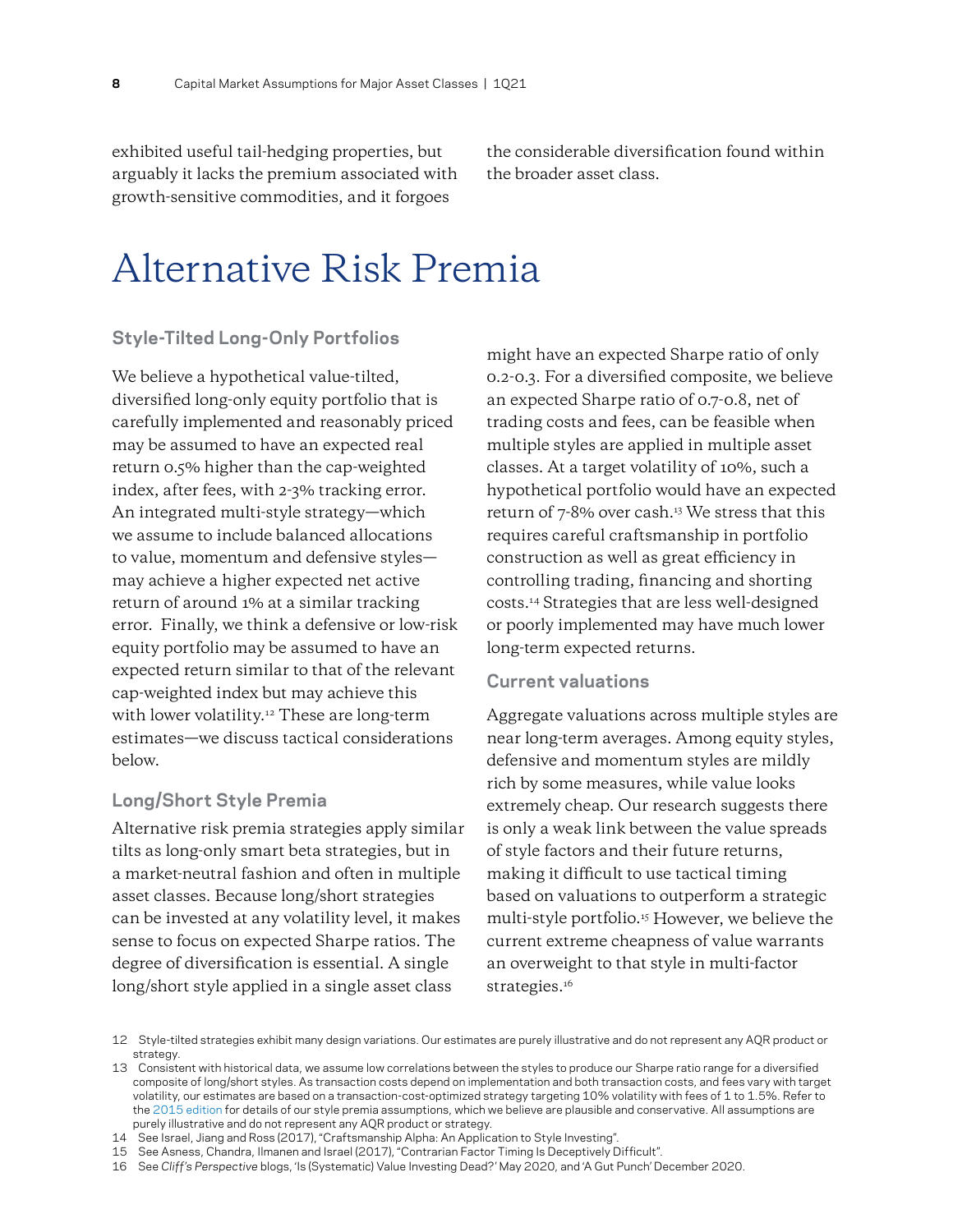### Private Equity and Real Estate

Illiquid assets are inherently harder to model than public markets, and this is exacerbated by a lack of good quality data. Nevertheless, in recent years we extended our discountedcashflow-based approach into the illiquid realm and we update these estimates below. For private equity (PE) our estimate is for U.S. buyout funds. We present net-of-fee expected returns, as fees are a substantial component of returns for illiquid assets. Each of our inputs is debatable, as data limitations necessitate lots of simplifying assumptions, and each input can substantially affect the final estimate. **Exhibit 6** illustrates our framework and current inputs.17 First, we estimate unlevered expected return using the DDM:  $E(r) \approx y_{U} +$  $g_{\text{II}}$ , where  $y_{\text{II}}$  = unlevered payout yield and

 $g_{U}$  = real earnings-per-share growth rate. Then, we estimate the levered return by applying leverage and the cost of debt, and finally we add expected multiple expansion and subtract fees.

Our yield-based real return estimate is 4.7% net of fees, higher than last year due to lower cost of debt and a larger estimate for multiple expansion. An alternative approach, which applies simple size and leverage adjustments to a public proxy and assumes zero net alpha, generates a higher estimate of 5.8%.18 Taking a simple average of the two approaches gives a final estimate of 5.2%, compared to our U.S. large cap equity estimate of 3.8%.

#### **Exhibit 6: Expected Real Returns for U.S. Private Equity**

|           | <b>Unlevered</b><br>Leverage |                        |                     | <b>Levered</b>           |                             |  |                                                        |     |                                               |                                     |                            |               |
|-----------|------------------------------|------------------------|---------------------|--------------------------|-----------------------------|--|--------------------------------------------------------|-----|-----------------------------------------------|-------------------------------------|----------------------------|---------------|
|           | <b>Yu</b>                    | gu                     | $r_u = y_u$<br>$+g$ | D/E                      | $k_d$                       |  | $r_1 = r_0 +$<br>$(D/E)$ <sup>*</sup><br>$(r_u - k_d)$ |     | m                                             | $r_g = r_1$<br>$+m$                 | $r_n = r_n - f$            |               |
|           | Income<br><b>Yield</b>       | Real<br>Growth<br>Rate | Real<br>Return      | Debt to<br><b>Equity</b> | <b>Real Cost</b><br>of Debt |  | <b>Levered</b><br>Real<br><b>Return</b>                |     | <b>Multiple</b><br><b>Expansion</b><br>(Ann.) | <b>Gross</b><br><b>Real ER</b> Fees | Net Exp.<br>Real<br>Return | 1yr<br>Change |
| U.S. PE : |                              | $2.0\%$ + 3.0% = 5.0%  |                     | 81%                      | 0.3%                        |  | 8.8%                                                   | $+$ | 0.9%                                          | $= 9.7\%$ 5.0% = 4.7%               |                            | (+1.6%)       |
|           |                              |                        |                     |                          |                             |  |                                                        |     |                                               |                                     |                            |               |

Source: AQR, Pitchbook, Bloomberg, CEM Benchmarking. Estimates as of September 30, 2020. Strictly speaking, our inputs are log returns and should be converted to simple returns before leverage is applied, then converted back to log returns. This 'round-trip' has only a small impact, so we omit it here. Estimates are for illustrative purposes only, are not a guarantee of performance and are subject to change. Not representative of any AQR product or strategy.

We estimate expected returns for unlevered U.S. direct real estate (RE) as represented by the NCREIF indices. We caveat that returns

for individual RE funds can vary vastly from the industry average (this is also true of PE). As with our DDM-based approach for equities,

<sup>17</sup> See Ilmanen, Chandra and McQuinn (2020) for a detailed discussion of the framework, our input choices, and the sources, as well as a literature review. Strictly speaking, the framework applies to the current vintage rather than the entire PE market. This paper also discusses the theoretical rationales and historical average returns to assess expected PE returns.

<sup>18</sup> See the [2019 edition f](https://www.aqr.com/Insights/Research/Alternative-Thinking/2019-Capital-Market-Assumptions-for-Major-Asset-Classes)or details of this alternative method. This estimate has risen mainly because our expected cash return has fallen sharply, implying a higher equity excess return that is magnified by PE leverage in this calculation.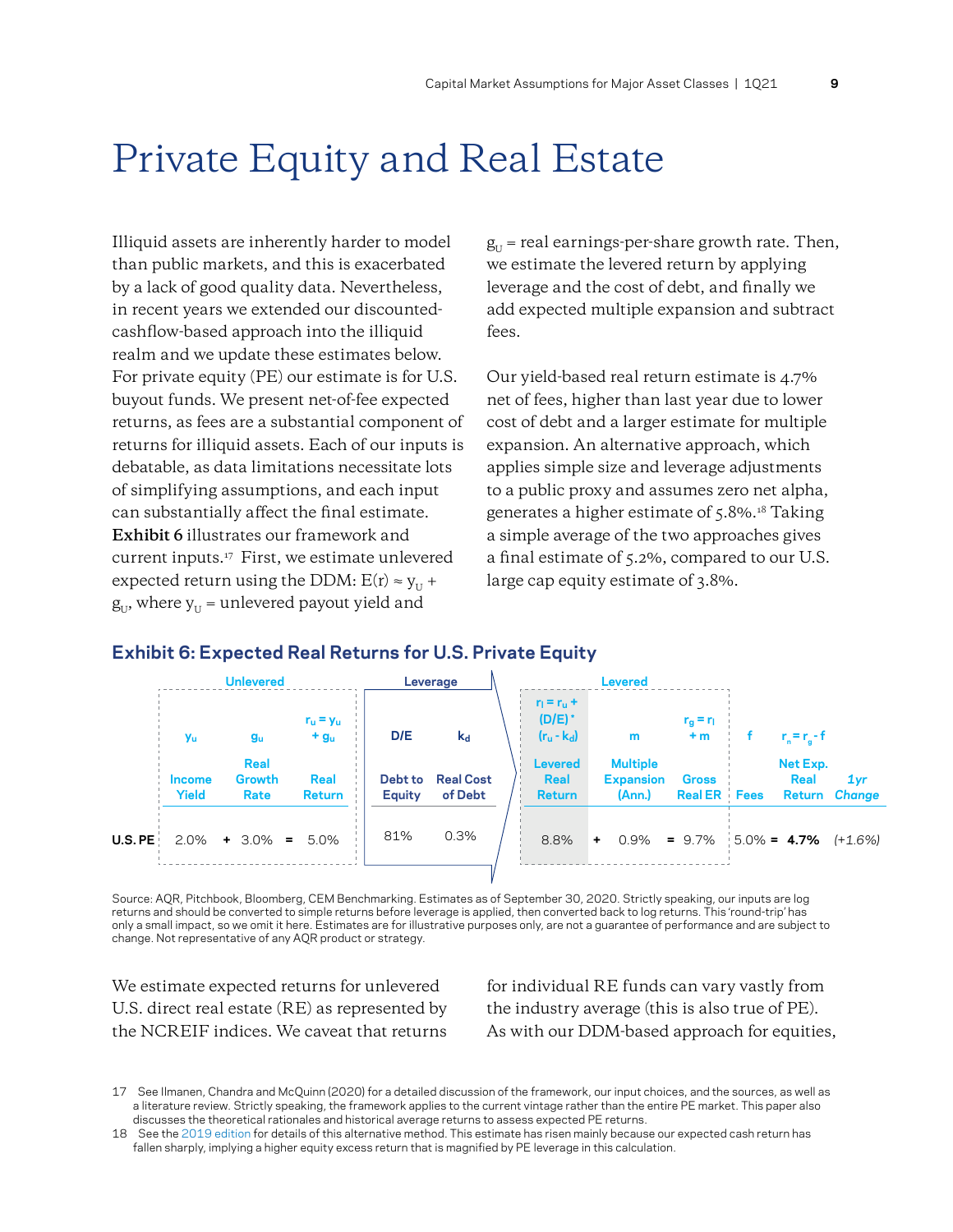we sum the payout yield and expected longterm growth rate.19 **Exhibit 7** shows a slight fall in our expected real return for RE (unlevered

to make it comparable to the unlevered returns reported by NCREIF) to 2.5%.

|                         | <b>NOI</b>          | $C \approx NQ1/3$<br>$CF = NOI - C$<br>a |                          | $ER = CF + q$  |                                        |                         |
|-------------------------|---------------------|------------------------------------------|--------------------------|----------------|----------------------------------------|-------------------------|
|                         | <b>NOI</b><br>Yield | Capital<br><b>Expenditure</b>            | <b>Cashflow</b><br>Yield | Real<br>Growth | <b>Unlevered Real</b><br><b>Return</b> | $1$ yr<br><b>Change</b> |
| <b>U.S. Real Estate</b> | 3.8%                | 1.3%                                     | 2.5%                     | $0.0\%$        | 2.5%                                   | $(-0.6%)$               |

#### **Exhibit 7: Expected Real Returns for U.S. Private Real Estate**

Source: AQR, NCREIF Webinar Q3 2020. Estimates as of September 30, 2020. Estimates are for illustrative purposes only, are not a guarantee of performance and are subject to change. Not representative of any AQR product or strategy.

### Cash

As discussed in the [2020 edition](https://www.aqr.com/Insights/Research/Alternative-Thinking/2020-Capital-Market-Assumptions-for-Major-Asset-Classes), our yieldbased cash return assumption is a weighted average of current short-term and long-term yields. We are effectively averaging between the pure expectations and pure risk premium hypotheses. Giving a larger weight to the 10-year yield implies market rate expectations explain a larger portion of the yield curve slope than the required term premium, a conjecture arguably justified by relatively low inflation

uncertainty and the role of forward guidance from central banks.

**Exhibit 8** shows negative real cash returns for all major markets, with our U.S. estimate falling sharply in 2020. If expected returns for equities and bonds are low, they are even lower for cash—and this important fact will be true for almost any methodology.

#### **Exhibit 8: Expected Local Real Returns for Cash**

|  |  | December 2020 |
|--|--|---------------|
|  |  |               |

|           | S                    |               |                                         | $(L^*2/3 + S^*1/3) - I$                    |                      |  |
|-----------|----------------------|---------------|-----------------------------------------|--------------------------------------------|----------------------|--|
|           | <b>3-Month Yield</b> | 10-Year Yield | <b>10Y Forecast</b><br><b>Inflation</b> | <b>Expected Real</b><br><b>Cash Return</b> | 1yr<br><b>Change</b> |  |
| U.S.      | 0.1%                 | 0.9%          | 2.1%                                    | $-1.5%$                                    | $-1.1%$              |  |
| Japan     | $-0.1%$              | 0.0%          | 0.8%                                    | $-0.8%$                                    | $0.0\%$              |  |
| Germany   | $-0.8%$              | $-0.6%$       | 1.7%                                    | $-2.4%$                                    | $-0.3%$              |  |
| U.K.      | 0.0%                 | 0.2%          | 2.1%                                    | $-2.0\%$                                   | $-0.7%$              |  |
| Australia | 0.0%                 | 1.0%          | 2.3%                                    | $-1.6%$                                    | $-0.6%$              |  |
| Canada    | 0.1%                 | 0.7%          | 2.0%                                    | $-1.5%$                                    | $-1.2\%$             |  |

Source: Bloomberg, Consensus Economics and AQR. Estimates as of December 31, 2020. Estimates are for illustrative purposes only, are not a guarantee of performance and are subject to change. Not representative of any portfolio that AQR currently manages.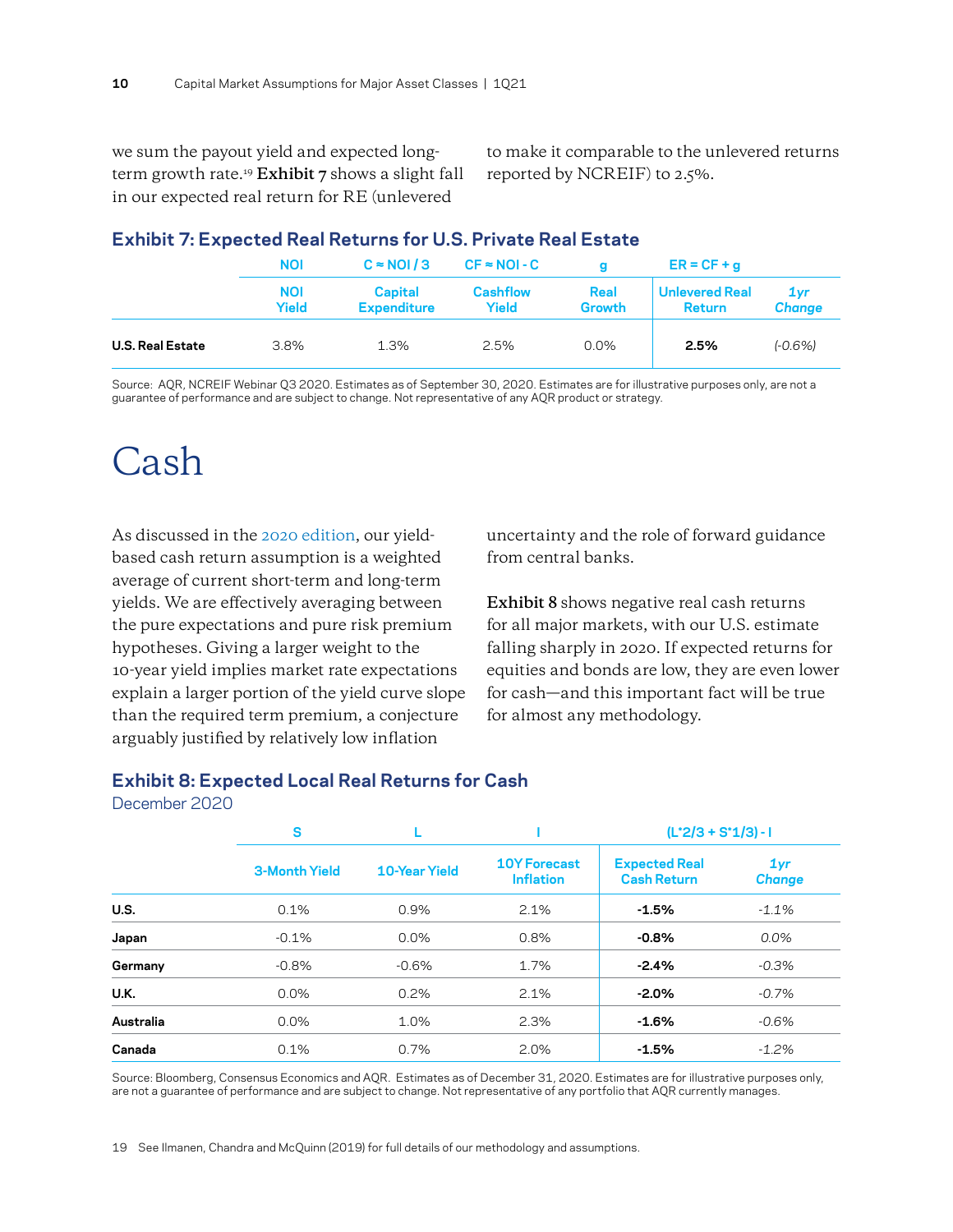### The Stock-Bond Correlation

The stock-bond correlation (and stock-bond diversification defined more broadly) is a determinant of portfolio risk rather than return. However, it is so important for most investors that we dedicate this section to a brief discussion of what investors should expect from it in the coming decade.

Since around 2000 when the stock-bond correlation (henceforth SBC) turned negative, investors have benefitted from the tendency of their two main allocations to offset each

other's losses, while both also earning positive returns (see **Exhibit 9**). Many researchers and commentators attribute this negative correlation to the credibility of central banks and the strong anchoring of inflation expectations during this period. Since growth shocks tend to drive stocks and bonds in opposite directions, while inflation shocks tend to drive them in the same direction, it makes sense that when growth shocks predominate, the SBC is likely to be lower.<sup>20</sup>





Sources: Bloomberg, Global Financial Data, AQR. Based on overlapping 3-month returns at monthly frequency. Shading shows average correlations in 20th and 21st Centuries.

Are these conditions set to continue? In the 2010s central banks struggled to raise inflation towards their targets, but their ability to bring it down remains credible (albeit untested). On other hand, equity markets have arguably become increasingly reliant on ultra-easy monetary policy, and any indications of policy tightening could hurt both stocks and bonds

(as seen briefly during the 'taper tantrum' of 2013). On balance, given the continued strong anchoring of inflation expectations, the negative SBC also seems likely to continue over the medium term, though episodes of higher correlation are also possible.

20 As well as the relative size of growth and inflation shocks, we may consider the impact of the relationship between growth and inflation. If we assume equities are more sensitive to growth and bonds are more sensitive to inflation, then during periods when upside growth and inflation shocks tend to coincide (demand-driven inflation), the SBC is more likely to be negative. During periods when upside growth shocks coincide with downside inflation shocks (supply-driven inflation), the SBC is more likely to be positive.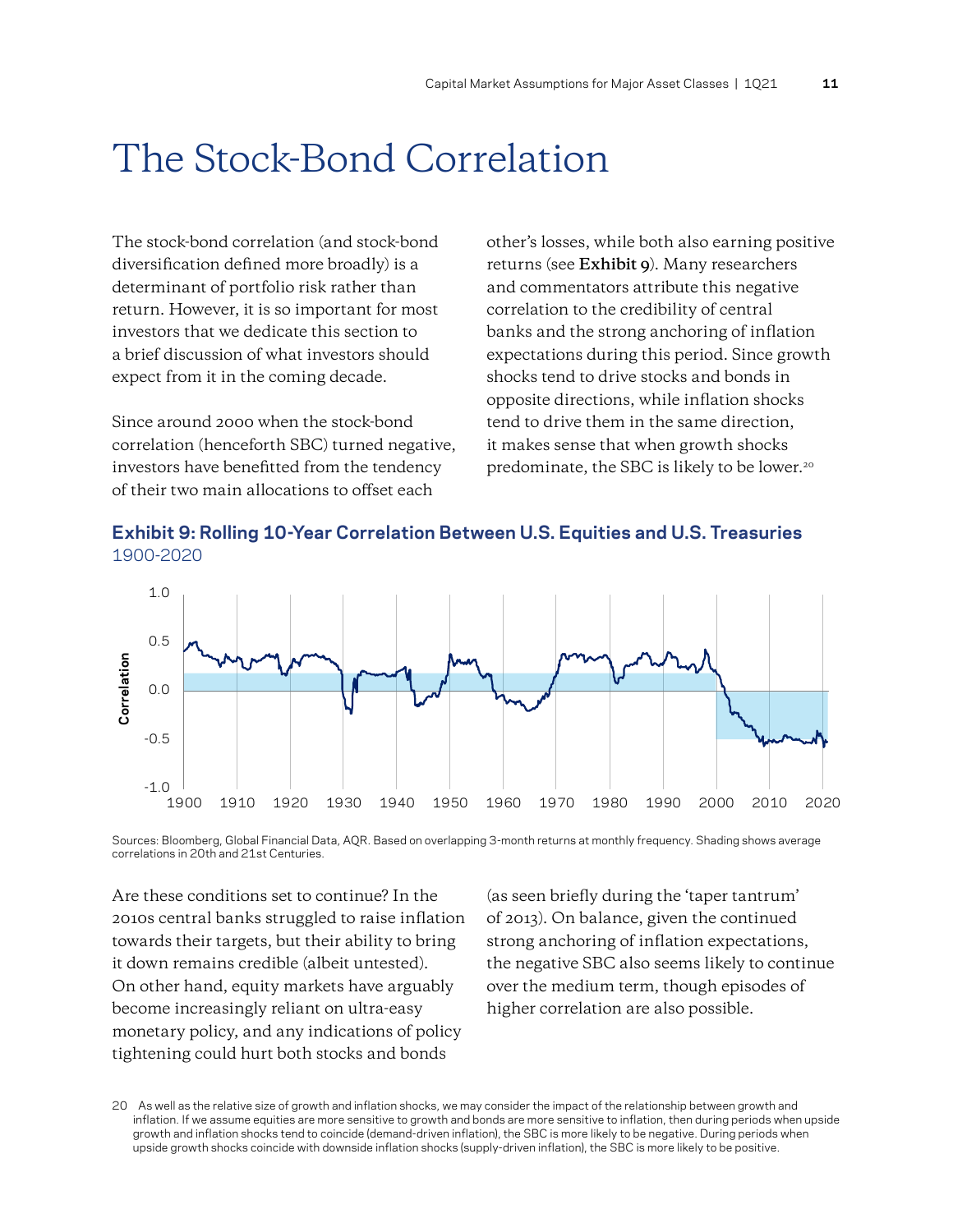Many investors say they are not concerned with correlations between short-term fluctuations, but rather with the ability of bonds to meaningfully offset large equity market losses. Some feel that yields could not now fall far enough in response to a negative growth shock for bonds to fulfill this role. Our colleagues addressed this question in a recent paper,21 and here we just note that if there is a lower bound for bond yields, nobody knows where it is, and even modest positive returns may be extremely valuable in a crisis.

The negative SBC may be a mixed blessing for bond investors, as it may reduce the required term premium: insurance doesn't usually come for free. The falling yields that have contributed to positive bond returns in recent decades cannot fall forever. However,

bonds continue to offer protection against deflationary scenarios where other asset classes are likely to struggle. Such scenarios cannot be ruled out.

In the opposite scenarios of rising inflation and heightened inflation uncertainty, both stocks and (especially) bonds would be vulnerable, and history suggests the SBC may become positive in that outcome. This is illustrated in **Exhibit 10**, which also shows that commodities have tended to be an especially valuable diversifier in such environments. Therefore, while low inflation and a negative SBC remain our central assumption for the medium term, an allocation to commodities and other real assets may help to increase a portfolio's resilience to a range of macroeconomic outcomes.

#### **Exhibit 10: Major Asset Class Correlations for Different Inflation vs. Growth Surprise Periods**



Sources: Bloomberg, Global Financial Data, Survey of Professional Forecasters, AQR. Correlations are for U.S. equities and Treasuries and are based on contemporaneous 12-month returns and surprises, at overlapping quarterly frequency. Surprise is defined as realized 12-month CPI or real GDP growth minus SPF starting forecast. Sample is divided into periods when magnitude of inflation surprise was bigger/smaller than growth surprise (ignoring sign of surprise), as a proxy for relative uncertainty. See Appendix for asset class proxies.

21 See Fader, Mees and Mendelson (2020), "It's Not a Bound, It's an Opinion". Additional simulation analysis suggests that if yields are expected to have room to fall 50-100 basis points from their present level, then near-term correlations and tail hedging properties are not seriously affected by a potential lower bound (depending on other assumptions). This analysis will be explored in a later article.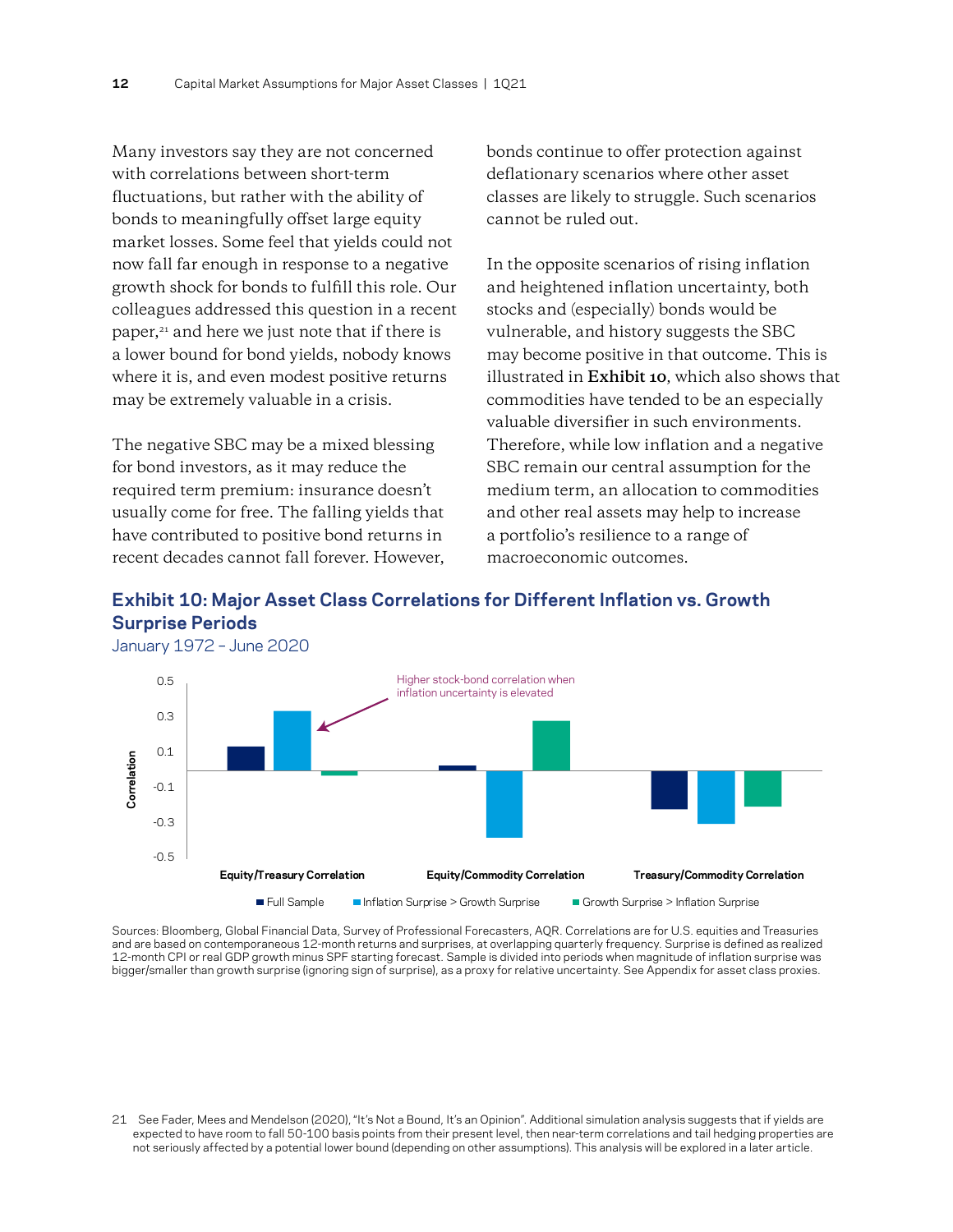## Concluding Thoughts

Yield-based expected returns for equities and bonds may be our best estimates of mediumterm prospects for these asset classes. As of January 2021, these estimates are soberingly low. They suggest that during the 2020s, many investors may struggle to meet return objectives anchored to a rosier past. Low expected cash returns are one clear culprit, dragging down expected total returns on all risky investments.

We again emphasize that our return estimates for all asset classes are highly uncertain. The

estimates in this report do not in themselves warrant aggressive tactical allocation responses—but they may warrant other kinds of responses. For example, investment objectives may need to be reassessed, even if this necessitates higher contribution rates and lower expected payouts. And although some diversifiers disappointed investors in 2020 (especially those with exposure to the equity value theme), the case for diversifying away from traditional equity and term premia is arguably stronger than ever.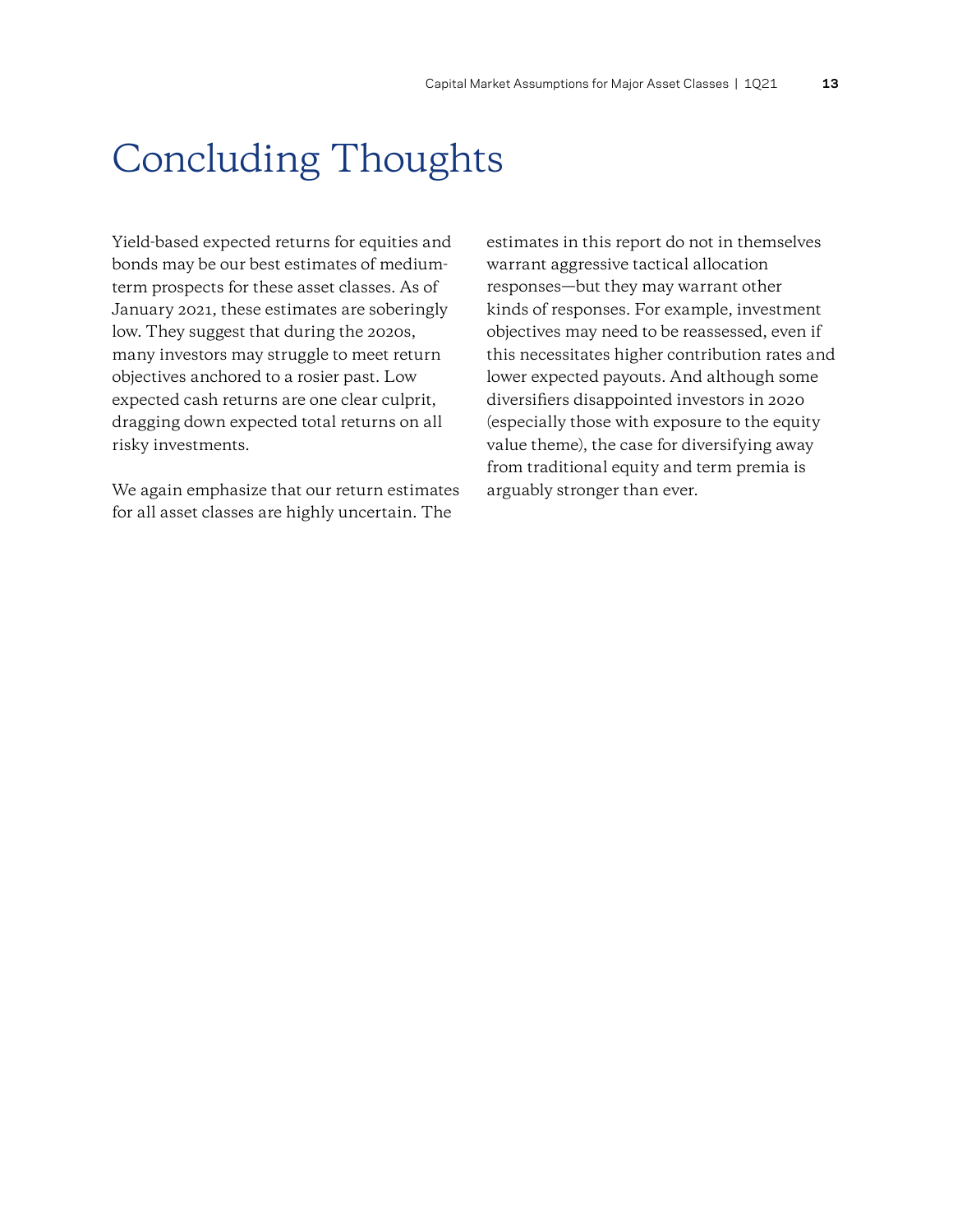### References

- Asness, C., S. Chandra, A. Ilmanen and R. Israel, 2017, "Contrarian Factor Timing Is Deceptively Difficult," *Journal of Portfolio Management Special Issue*.
- Ben Dor, A., A. Desclée, L. Dynkin, J. Hyman and S. Polbennikov, 2021, "Systematic Investing in Credit," Wiley.
- Campbell, J. and R. Shiller, 1991, "Yield Spreads and Interest Rate Movements: A Bird's Eye View," *Review of Economic Studies*,  $58(3)$ .
- Fama, E. and R. Bliss, 1987, "The Information in Long-Maturity Forward Rates," *American Econ. Review*, 77(4).
- Giesecke, K., F. Longstaff, S. Schaefer and I. Strebulaev, 2011, "Corporate Bond Default Risk: A 150 Year Perspective," *Journal of Financial Economics*, 102, 233-250.

# Appendix

#### **Sources for Long-Term Historical Expected Returns**

Sources for historical equity and bond expected returns are AQR, Robert Shiller's data library, Kozicki-Tinsley (2006), Federal Reserve Bank of Philadelphia, Blue Chip Economic Indicators, Consensus Economics and Morningstar. Prior to 1926, stocks are represented by a reconstruction of the S&P 500 available on Robert Shiller's website which uses dividends and earnings data from Cowles and associates, interpolated from annual data. After that, stocks are the S&P 500. Bonds are represented by long-dated Treasuries. The equity yield is a 50/50 mix of two measures: 50% Shiller E/P \* 1.075 and 50% Dividend/ Price + 1.5%. Scalars are used to account for long term real Earnings Per Share (EPS)

Ilmanen, A., S. Chandra and N. McQuinn, 2020, "Demystifying Illiquid Assets: Expected Returns for Private Equity," *Journal of Alternative Investments*, 22(3).

Ilmanen, A., S. Chandra and N. McQuinn, 2019, "Demystifying Illiquid Assets: Expected Returns for Real Estate," AQR white paper.

Israel, R., S. Jiang and A. Ross, 2017, "Craftsmanship Alpha: An Application to Style Investing," *Journal of Portfolio Management Multi-Asset Strategies Special Issue.* 

Levine, A., Y. Ooi, M. Richardson and C. Sasseville, 2018, "Commodities for the Long Run," *Financial Analysts Journal*, 74(2).

Growth. Bond yield is 10-year real Treasury yield minus 10-year inflation forecast as in *Expected Returns* (Ilmanen, 2011), with no rolldown added.

#### **Methodology for Forecast Error Analysis (Exhibit 1)**

We first produce historical time series of yield-based estimates for U.S. equities and U.S. Treasuries (analysis starts in 1900, but we use data from 1870s onwards). We test their predictive power using quarterly overlapping 10-year periods since 1900 and measure the distribution of errors. See the [2018 edition](https://www.aqr.com/Insights/Research/Alternative-Thinking/2018-Capital-Market-Assumptions-for-Major-Asset-Classes) for more details. Error ranges in Exhibit 1 are based on interquartile ranges of these distributions, adjusted for current volatility estimates.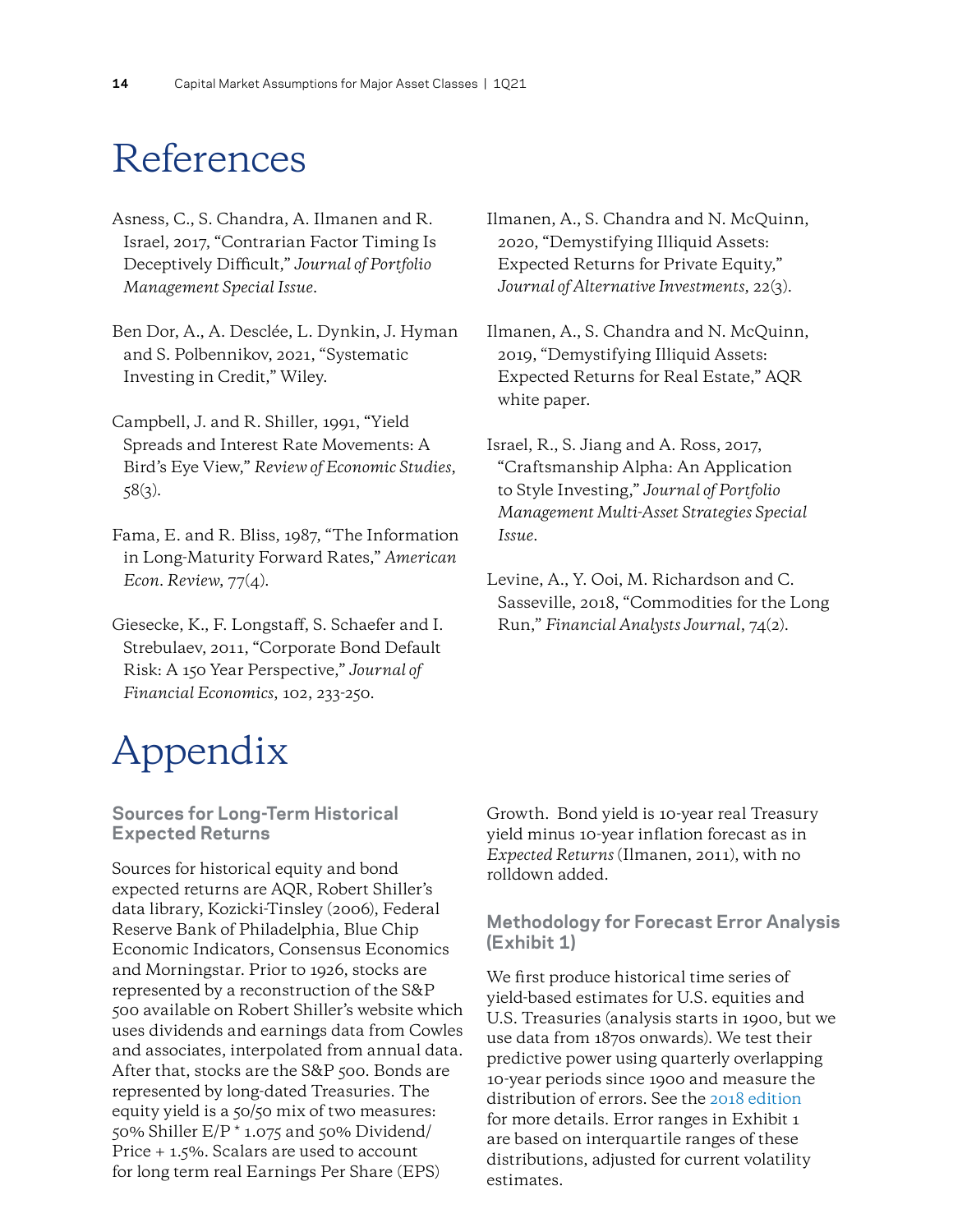### Disclosures

This document has been provided to you solely for information purposes and does not constitute an offer or solicitation of an offer or any advice or recommendation to purchase any securities or other financial instruments and may not be construed as such. The factual information set forth herein has been obtained or derived from sources believed by the author and AQR Capital Management, LLC ("AQR"), to be reliable, but it is not necessarily all-inclusive and is not guaranteed as to its accuracy and is not to be regarded as a representation or warranty, express or implied, as to the information's accuracy or completeness, nor should the attached information serve as the basis of any investment decision. This document is not to be reproduced or redistributed without the written consent of AQR. The information set forth herein has been provided to you as secondary information and should not be the primary source for any investment or allocation decision.

#### **Past performance is not a guarantee of future performance.**

This presentation is not research and should not be treated as research. This presentation does not represent valuation judgments with respect to any financial instrument, issuer, security, or sector that may be described or referenced herein and does not represent a formal or official view of AQR.

The views expressed reflect the current views as of the date hereof, and neither the author nor AQR undertakes to advise you of any changes in the views expressed herein. It should not be assumed that the author or AQR will make investment recommendations in the future that are consistent with the views expressed herein, or use any or all of the techniques or methods of analysis described herein in managing client accounts. AQR and its affiliates may have positions (long or short) or engage in securities transactions that are not consistent with the information and views expressed in this presentation.

The information contained herein is only as current as of the date indicated and may be superseded by subsequent market events or for other reasons. Charts and graphs provided herein are for illustrative purposes only. The information in this presentation has been developed internally and/or obtained from sources believed to be reliable; however, neither AQR nor the author guarantees the accuracy, adequacy, or completeness of such information. Nothing contained herein constitutes investment, legal, tax, or other advice, nor is it to be relied on in making an investment or other decision.

There can be no assurance that an investment strategy will be successful. Historic market trends are not reliable indicators of actual future market behavior or future performance of any particular investment, which may differ materially, and should not be relied upon as such. Target allocations contained herein are subject to change. There is no assurance that the target allocations will be achieved, and actual allocations may be significantly different from those shown here. This presentation should not be viewed as a current or past recommendation or a solicitation of an offer to buy or sell any securities or to adopt any investment strategy.

The information in this presentation might contain projections or other forward-looking statements regarding future events, targets, forecasts, or expectations regarding the strategies described herein and is only current as of the date indicated. There is no assurance that such events or targets will be achieved and might be significantly different from that shown here. The information in this presentation, including statements concerning financial market trends, is based on current market conditions, which will fluctuate and may be superseded by subsequent market events or for other reasons. Performance of all cited indices is calculated on a total return basis with dividends reinvested.

The investment strategy and themes discussed herein may be unsuitable for investors depending on their specific investment objectives and financial situation. Please note that changes in the rate of exchange of a currency might affect the value, price, or income of an investment adversely. Neither AQR nor the author assumes any duty to, nor undertakes to update forward-looking statements. No representation or warranty, express or implied, is made or given by or on behalf of AQR, the author, or any other person as to the accuracy and completeness or fairness of the information contained in this presentation, and no responsibility or liability is accepted for any such information. By accepting this presentation in its entirety, the recipient acknowledges its understanding and acceptance of the foregoing statement. Diversification does not eliminate the risk of experiencing investment losses.

Broad-based securities indices are unmanaged and are not subject to fees and expenses typically associated with managed accounts or investment funds. Investments cannot be made directly in an index

#### **Index Definitions:**

The **S&P 500 Index** is the Standard & Poor's composite index of 500 stocks, a widely recognized, unmanaged index of common stock prices.

The **FTSE 100 Index** is an index composed of the 100 largest companies by market capitalization listed on the London Stock Exchange.

The **TOPIX Index** is a free-float adjusted market capitalization-weighted index that is calculated based on all the domestic common stocks listed on the TSE First Section.

The **MSCI Emerging Markets Index** is a free float-adjusted market capitalization index that is designed to measure equity market performance of emerging markets.

The **Bloomberg Barclays US Corporate Bond Index** measures the USD-denominated, investment-grade, fixed-rate, taxable corporate bond market.

The **Bloomberg Barclays US Corporate High Yield Index** measures the USD-denominated, high yield, fixed-rate corporate bond market. Securities are classified as high yield if the middle rating of Moody's, Fitch and S&P is Ba1/BB+/BB+ or below.

The **Bloomberg Barclays Emerging Markets Hard Currency (USD) Sovereign Index** is an Emerging Markets debt benchmark that includes USD-denominated debt from sovereign EM issuers.

The **NCREIF Property Index** measures the performance of real estate investments on a quarterly basis and evaluates the rate of returns in the market. The NPI covers properties that are acquired in place of institutional investors that are exempted from taxes in the fiduciary environment.